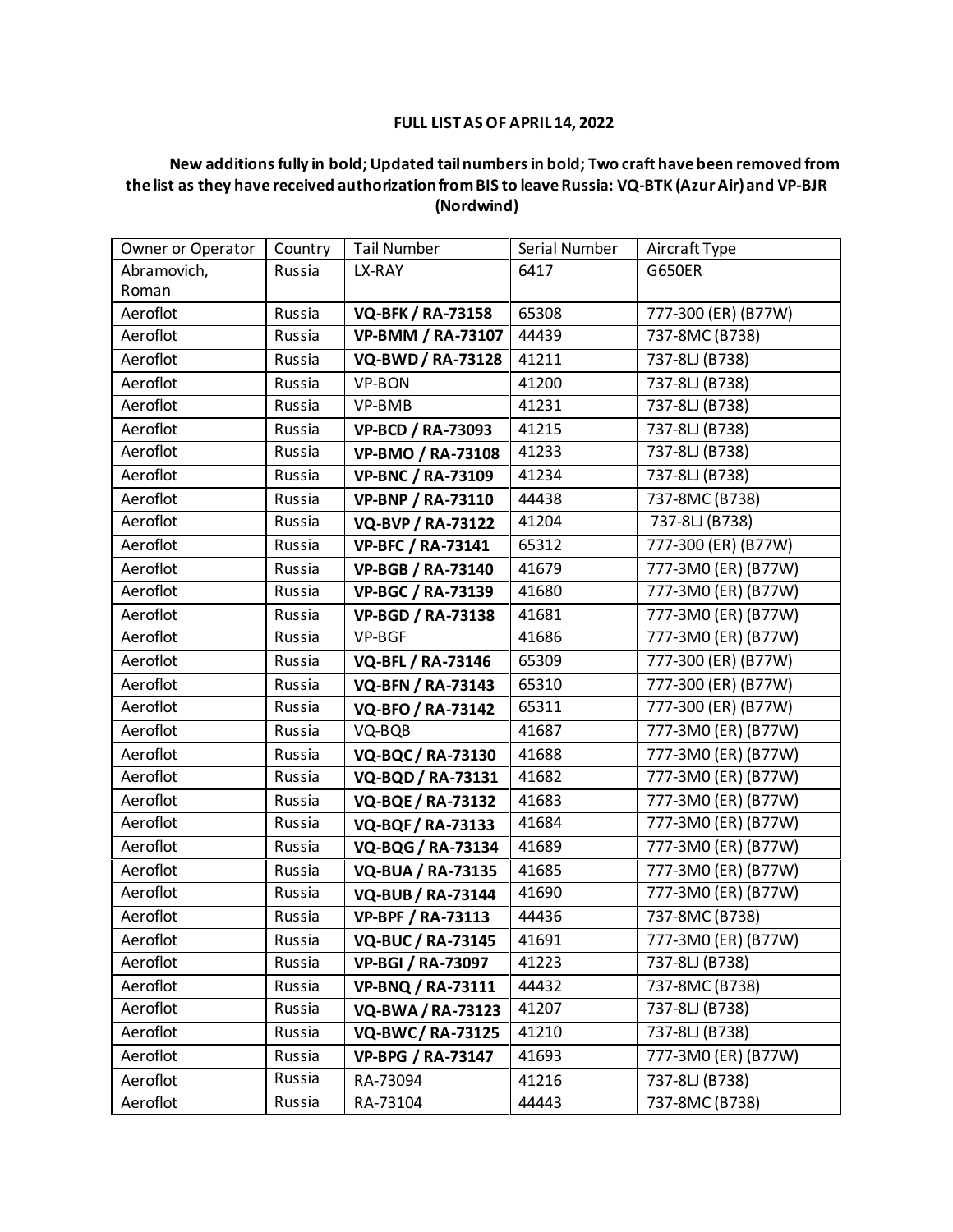| Aeroflot       | Russia         | RA-73121                 | 41203 | 737-8LJ (B738)      |
|----------------|----------------|--------------------------|-------|---------------------|
| Aeroflot       | Russia         | <b>VP-BCG / RA-73095</b> | 41217 | 737-8LJ (B738)      |
| Aeroflot       | Russia         | <b>VP-BGG / RA-73096</b> | 41222 | 737-8LJ (B738)      |
| Aeroflot       | Russia         | <b>VP-BGN / RA-73098</b> | 41225 | 737-8LJ (B738)      |
| Aeroflot       | <b>Russia</b>  | RA-73105                 | 44433 | 737-8MC (B738)      |
| AirBridgeCargo | Russia         | VQ-BGZ                   | 37580 | 747-8HV(F) (B748)   |
| AirBridgeCargo | Russia         | VQ-BVR                   | 60687 | 747-8HV(F) (B748)   |
| AirBridgeCargo | Russia         | VQ-BLR                   | 37668 | 747-8HV(F) (B748)   |
| AirBridgeCargo | Russia         | VQ-BRH                   | 37669 | 747-8HV(F) (B748)   |
| AirBridgeCargo | Russia         | VQ-BRJ                   | 37670 | 747-8HV(F) (B748)   |
| AirBridgeCargo | Russia         | VQ-BLQ                   | 37581 | 747-8HV(F) (B748)   |
| AirBridgeCargo | Russia         | VP-BBY                   | 63781 | 747-83Q(F) (B748)   |
| Aviastar-TU    | Russia         | VQ-BCB / RA-78003        | 27056 | 757-223(PCF) (B752) |
| Aviastar-TU    | Russia         | VQ-BKK / RA-73352        | 25731 | 757-223(PCF) (B752) |
| Aviastar-TU    | Russia         | VQ-BSX / RA-73354        | 27053 | 757-223(PCF) (B752) |
| Aviastar-TU    | Russia         | VQ-BBU / RA-73351        | 25696 | 757-223(PCF) (B752) |
| Aviastar-TU    | Russia         | VQ-BON / RA-73355        | 27054 | 757-223(PCF) (B752) |
| Alrosa         | Russia         | EI-FCH                   | 32576 | 737-83N (B738)      |
| Azur Air       | Russia         | VP-BLV                   | 30043 | 757-28A (B752)      |
| Azur Air       | Russia         | VQ-BEY                   | 29382 | 757-2Q8 (B752)      |
| Azur Air       | Russia         | RA-73030                 | 24746 | 767-3Q8(ER) (B763)  |
| Azur Air       | Russia         | VP-BIS                   | 30045 | 757-2QB (B752)      |
| Azur Air       | Russia         | VQ-BEZ                   | 29377 | 757-2QB (B752)      |
| Azur Air       | Russia         | VQ-BEN                   | 28140 | 767-33A(ER) (B763)  |
| Azur Air       | Russia         | VP-BYC                   | 30338 | 757-231 (B752)      |
| Azur Air       | Russia         | VQ-BQA                   | 30044 | 757-2QB (B752)      |
| Azur Air       | Russia         | VQ-BKB                   | 26268 | 757-2QB (B752)      |
| Azur Air       | Russia         | RA-73032                 | 27614 | 767-306(ER)         |
| Azur Air       | Russia         | RA-73034                 | 27612 | 767-306(ER)         |
| Azur Air       | Russia         | VP-BRA                   | 27477 | 767-33A(ER) (B763)  |
| Azur Air       | Russia         | VQ-BKF                   | 26268 | 757-2QB (B752)      |
| Azur Air       | Russia         | VP-BUX                   | 24947 | 767-3YO(ER) (B763)  |
| Azur Air       | Russia         | VP-BUV                   | 24745 | 767-3Q8(ER) (B763)  |
| Azur Air       | Russia         | VQ-BZA                   | 32728 | 777-31H(ER)(B77W)   |
| Azur Air       | Russia         | VQ-BUO                   | 27909 | 767-33A(ER) (B763)  |
| <b>Belavia</b> | <b>Belarus</b> | <b>EW-254PA</b>          | 26294 | 737-3Q8 (B733)      |
| <b>Belavia</b> | <b>Belarus</b> | <b>EW-366PA</b>          | 29058 | 737-31S (B733)      |
| <b>Belavia</b> | <b>Belarus</b> | <b>EW-455PA</b>          | 61421 | 737-8ZM (B738)      |
| <b>Belavia</b> | <b>Belarus</b> | <b>EW-456PA</b>          | 31422 | 737-8ZM (B738)      |
| <b>Belavia</b> | <b>Belarus</b> | <b>EW-457PA</b>          | 61423 | 737-8ZM (B738)      |
| <b>Belavia</b> | <b>Belarus</b> | <b>EW-527PA</b>          | 40877 | 737-82R (B738)      |
| <b>Belavia</b> | <b>Belarus</b> | <b>EW-544PA</b>          | 35139 | 737-8K5 (B738)      |
| Nordstar       | Russia         | VP-BKT / RA-73259        | 28871 | 737-33R (B733)      |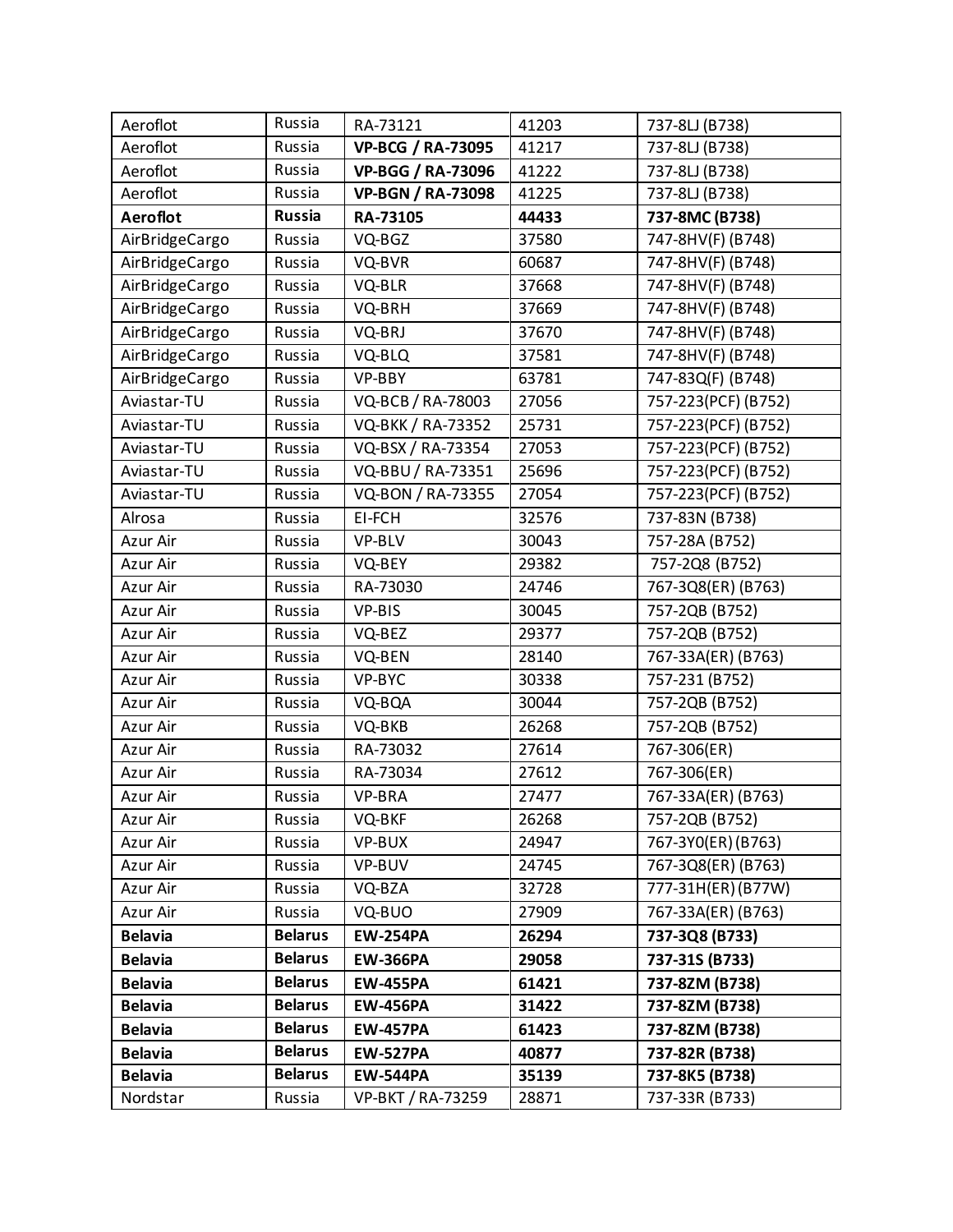| Nordwind  | Russia | VP-BJL   | 32639 | 777-35E(ER)(B77W)  |
|-----------|--------|----------|-------|--------------------|
| Nordwind  | Russia | VP-BSC   | 40233 | 737-8KN (B738)     |
| Nordwind  | Russia | VP-BJH   | 28533 | 777-212(ER) (B772) |
| Nordwind  | Russia | VQ-BJA   | 28520 | 777-212(ER) (B772) |
| Nordwind  | Russia | VP-BJO   | 32640 | 777-35E(ER)(B77W)  |
| Nordwind  | Russia | VP-BSE   | 40236 | 737-8KN (B738)     |
| Nordwind  | Russia | VP-BJJ   | 32719 | 777-2Q8(ER) (B772) |
| Pegas Fly | Russia | RA-73272 | 27608 | 777-2Q8(ER) (B772) |
| Pobeda    | Russia | VP-BFB   | 41219 | 737-8LJ (B738)     |
| Pobeda    | Russia | VP-BGQ   | 41227 | 737-8LJ (B738)     |
| Pobeda    | Russia | VP-BGR   | 41228 | 737-8LJ (B738)     |
| Pobeda    | Russia | VP-BOD   | 41238 | 737-8LJ (B738)     |
| Pobeda    | Russia | VP-BOH   | 41244 | 737-8LJ (B738)     |
| Pobeda    | Russia | VP-BQB   | 64862 | 737-8MC (B738)     |
| Pobeda    | Russia | VP-BQC   | 64863 | 737-8AL (B738)     |
| Pobeda    | Russia | VP-BQE   | 64864 | 737-8MC (B738)     |
| Pobeda    | Russia | VP-BQH   | 64866 | 737-8MC (B738)     |
| Pobeda    | Russia | VP-BQJ   | 64867 | 737-8MC (B738)     |
| Pobeda    | Russia | VP-BQM   | 64868 | 737-8MC (B738)     |
| Pobeda    | Russia | VP-BQQ   | 64869 | 737-8MC (B738)     |
| Pobeda    | Russia | VQ-BHC   | 41220 | 737-8LJ (B738)     |
| Pobeda    | Russia | VQ-BHD   | 41221 | 737-8LJ (B738)     |
| Pobeda    | Russia | VQ-BHQ   | 41226 | 737-8LJ (B738)     |
| Pobeda    | Russia | VQ-BHT   | 41235 | 737-8LJ (B738)     |
| Pobeda    | Russia | VQ-BHU   | 41229 | 737-8LJ (B738)     |
| Pobeda    | Russia | VQ-BHW   | 41241 | 737-8LJ (B738)     |
| Pobeda    | Russia | VQ-BWG   | 41205 | 737-8LJ (B738)     |
| Pobeda    | Russia | VQ-BWH   | 41206 | 737-8LJ (B738)     |
| Rossiya   | Russia | VP-BOB   | 41236 | 737-8LJ (B738)     |
| Rossiya   | Russia | VP-BOI   | 41224 | 737-8LJ (B738)     |
| Rossiya   | Russia | VP-BUS   | 44435 | 737-8MC (B738)     |
| Rossiya   | Russia | VQ-BPX   | 35278 | 737-8Q8 (B738)     |
| Rossiya   | Russia | VQ-BSR   | 33622 | 737-8AS (B738)     |
| Rossiya   | Russia | VQ-BSS   | 33602 | 737-8AS (B738)     |
| Rossiya   | Russia | VQ-BVU   | 41202 | 737-8LJ (B738)     |
| Rossiya   | Russia | VQ-BVV   | 41201 | 737-8LJ (B738)     |
| Rossiya   | Russia | VQ-BWJ   | 41212 | 737-8LJ (B738)     |
| Rossiya   | Russia | RA-73283 | 27100 | 747-446 (B744)     |
| Rossiya   | Russia | RA-73284 | 26360 | 747-446 (B744)     |
| Rossiya   | Russia | EI-XLE   | 26362 | 747-446 (B744)     |
| Rossiya   | Russia | EI-XLF   | 27645 | 747-446 (B744)     |